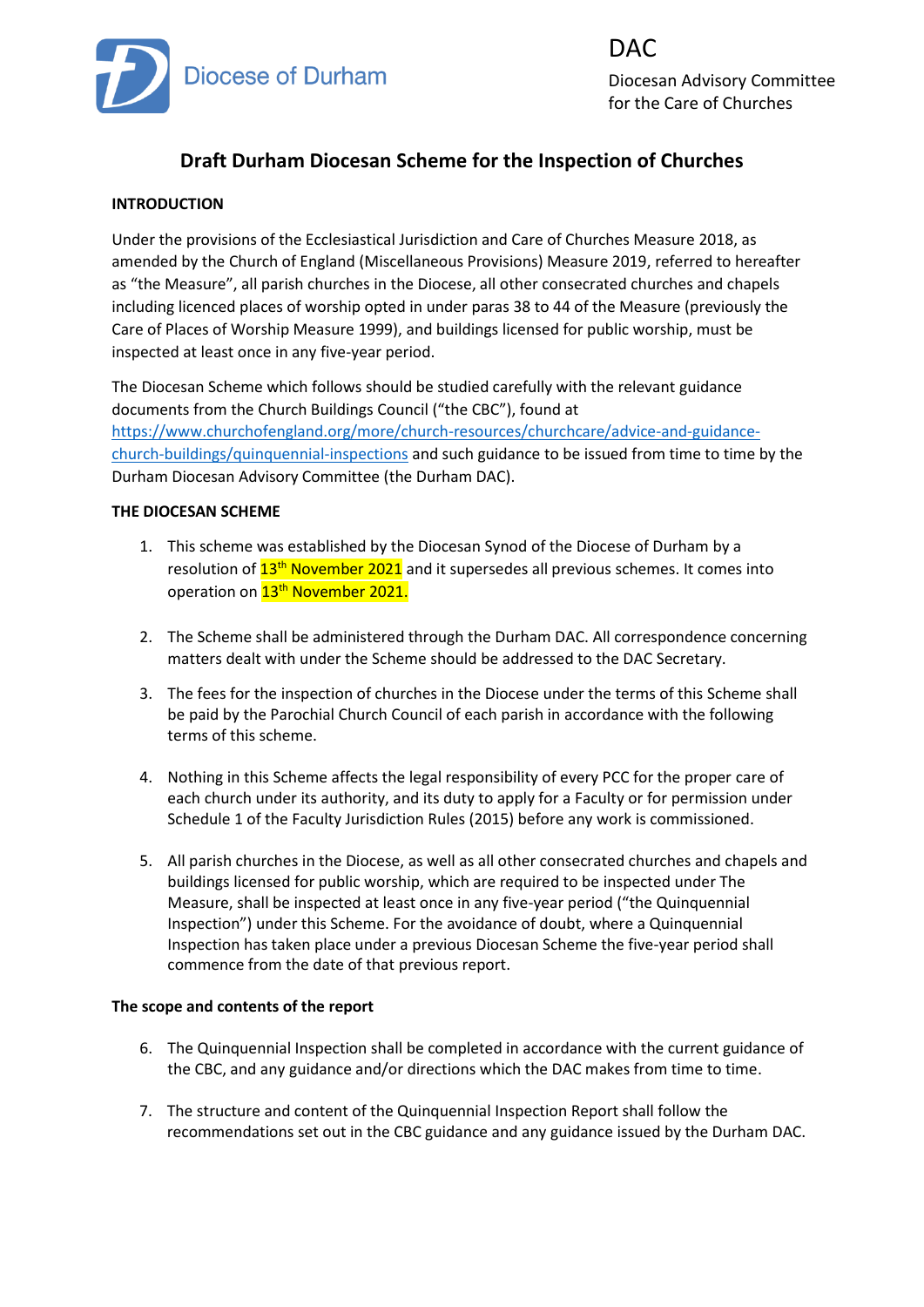

Diocesan Advisory Committee for the Care of Churches

DAC

- 8. The report shall summarise the works needed in the following categories:
	- 1 Urgent, requiring immediate attention
	- 2 Requires attention within 12 months
	- 3 Requires attention within the next 12 24 months
	- 4 Requires attention within the quinquennial period
	- 5 A desirable improvement with no timescale (as agreed with the PCC)

Any routine items of maintenance (including repairs) within these timescales may fall under Schedule 1 of the Faculty Jurisdiction Rules (2015), i.e. under List A or B, and the Inspector must indicate if he/she considers this to be the case. All other matters will require faculty permission.

9. Where possible, broad indicative costs within the bands set out in the CBC guidance and the DAC's guidance for all such works will be given, to enable the PCC to understand the level of funding which is likely to be necessary. When considering executing such works, PCCs may need to get accurate costings from a Quantity Surveyor.

### **Appointing and reviewing the Inspector**

- 10. Advice on appointing a new inspecting professional can be found in the CBC Guidance, and any current interpretation of this guidance published by the Durham DAC. The DAC Secretary holds a register with details of current Quinquennial Inspectors within the diocese and can offer advice on the appointment process. A suitably experienced and, where appropriate, accredited professional who is not presently on the register can be employed as a Quinquennial Inspector.
- 11. The responsibility for appointing an inspector is that of the PCC, but the PCC must obtain and have regard to the formal advice of the DAC for each and every appointment to every church, chapel and building licensed for public worship.
- 12. The DAC encourages parishes to periodically review the appointment of their Quinquennial Inspector and the most appropriate time would be when the next inspection is due. Reviewing the appointment does not imply that the PCC must change their inspector, but offers the opportunity to reflect on whether the PCC is receiving good quality service and best value, and has a good relationship with the inspector.
- 13. Many parishes find that there is advantage in continuity and renewing an appointment, as an ongoing relationship with an experienced inspector who fully understands the building and its ongoing needs, and has a good relationship with the PCC and Churchwardens, is invaluable.

### **Appointing for project work recommended in the report**

14. It is for the PCC to decide who to commission to undertake any project work identified in the report, for which a separate agreement would be needed. If the PCC wishes to carry out any publicly funded works (including National Lottery Heritage Fund grants) which require tendering (normally over £10,000) under the supervision of the Inspector it may need to be able to demonstrate that the Inspector was appointed or re-appointed within the last 5 years, and following the process as set out above (see 12 above).